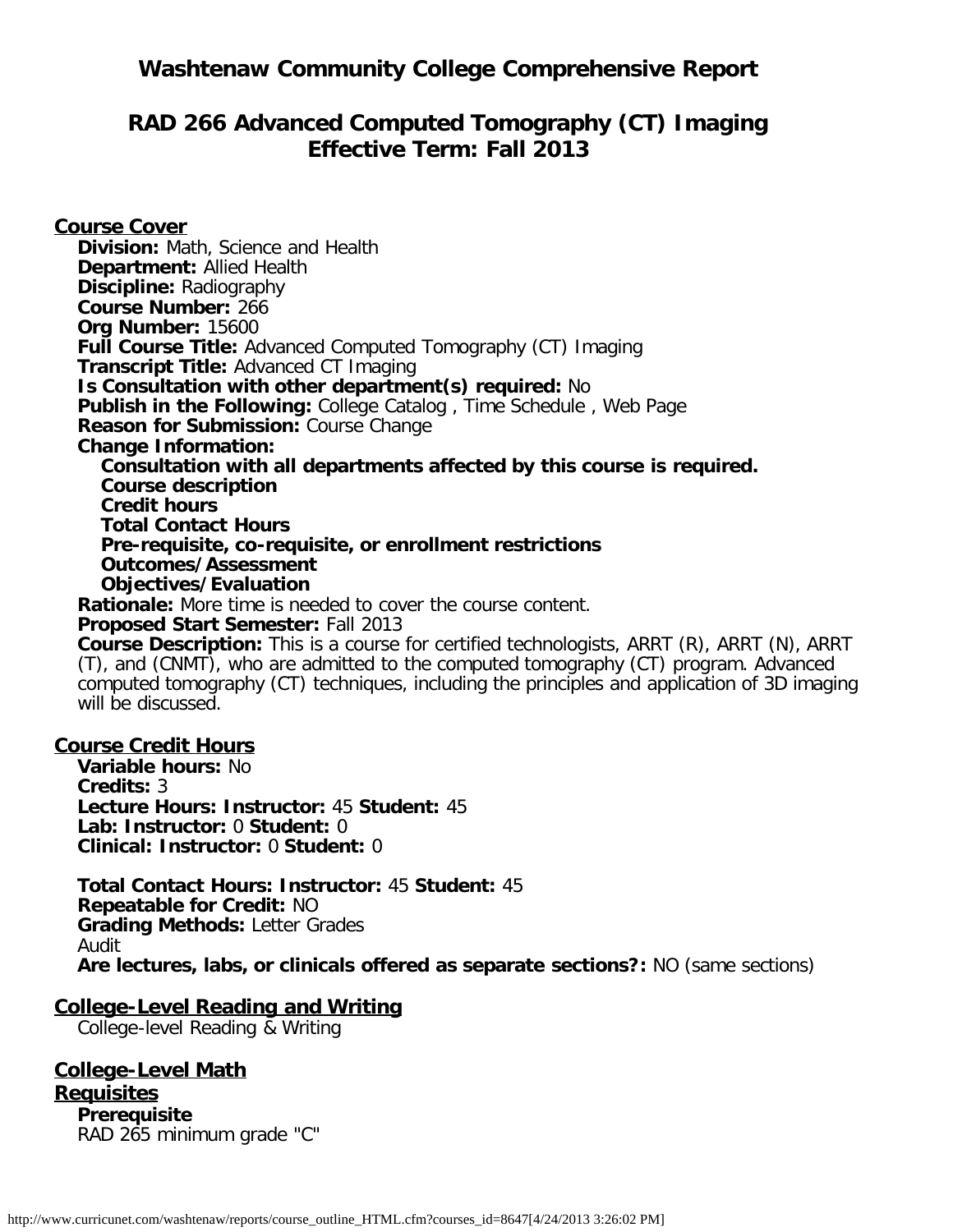### **General Education Request Course Transfer Proposed For:**

### **Student Learning Outcomes**

- 1. Identify the special procedures used in computed tomography (CT) to diagnose and treat disease.
	- **Assessment 1**

**Assessment Tool:** Embedded questions on the multiple choice final exam. **Assessment Date:** Winter 2016 **Assessment Cycle:** Every Three Years **Course section(s)/other population:** All sections **Number students to be assessed:** All students (maximum admission to Computed Tomography (CT) Program is 12 students) **How the assessment will be scored:** Blind-scored with an answer key. **Standard of success to be used for this assessment:** 90% of students will score 75% or higher on the outcome related questions. **Who will score and analyze the data:** Faculty

2. Integrate knowledge of human anatomy and computed tomography (CT) scanning protocols to construct three-dimensional (3D) images.

#### **Assessment 1**

**Assessment Tool:** Embedded questions on the multiple choice final exam.

**Assessment Date:** Winter 2016

**Assessment Cycle:** Every Three Years

**Course section(s)/other population:** All sections

**Number students to be assessed:** All students (maximum admission to Computed Tomography (CT) Program is 12 students)

**How the assessment will be scored:** Blind-scored with an answer key **Standard of success to be used for this assessment:** 90% of students will score 75% or higher on the outcome related questions.

**Who will score and analyze the data:** Faculty

### **Course Objectives**

1. Identify the events that resulted in the evolution of 3D reconstruction and advanced postprocessing techniques.

### **Matched Outcomes**

2. Compare and contrast reconstruction, reformatting and advanced post-processing techniques used in computed tomography (CT) imaging.

### **Matched Outcomes**

3. Identify the limitations to the use of three-dimensional (3D) imaging and other postprocessing tools.

### **Matched Outcomes**

4. Define surface rendering and volumeric rendering.

# **Matched Outcomes**

- 5. Describe clinical applications of three-dimensional (3D) imaging. **Matched Outcomes**
- 6. Explain the concept of reconstruction algorithms. **Matched Outcomes**
- 7. Evaluate three-dimensional (3D) computed tomography (CT) images for diagnostic value. **Matched Outcomes**
- 8. Relate knowledge of computed tomography (CT) protocols to the practice of threedimensional (3D) imaging.

## **Matched Outcomes**

9. Determine the proper technical equipment parameters to construct optimum threedimensional (3D) images from computed tomography (CT) scans.